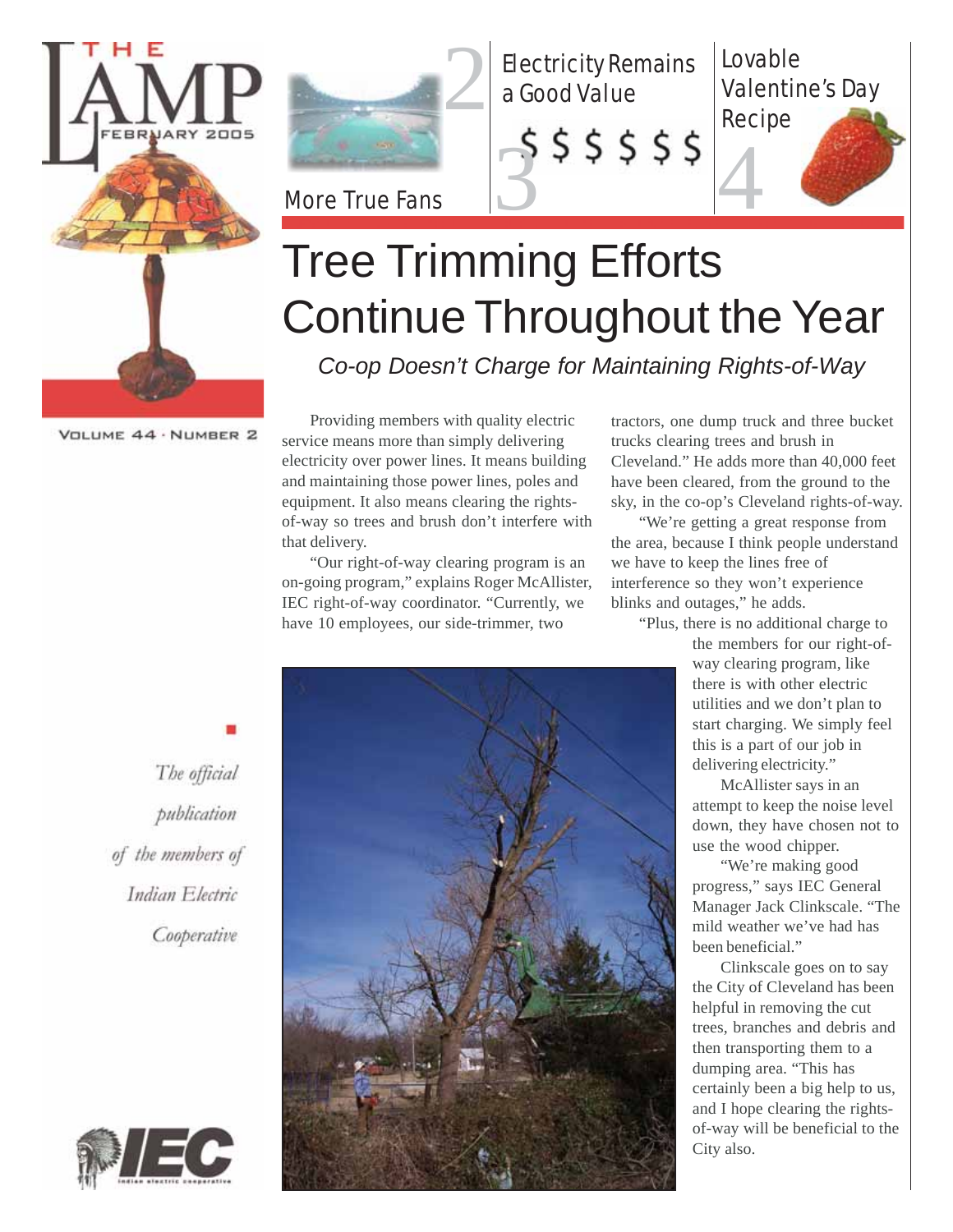## Cowboy Hats & Hard Hats We Need More True Fans

Regular readers of this column know I like sports. During the holidays, I spent quite of bit of time watching one of my favorites – football. I also listen to sports talk radio and after the disappointing showing of both OU and OSU in their bowl games, many fans called in to express their views on why we lost. I heard blame spread on the head coaches, offensive coordinators, defensive coordinators, other various assistant coaches, players, referees, and even the half-time entertainment (if you can call it that.)

It occurred to me there are two kinds of fans. The 'bandwagon' fan loves the team of the moment, those that are winning and getting all the attention. They love to support the team, but are quick to spread the blame if they lose. They can't readily accept the fact their team just might have lost to a better team. They have to blame something or someone for their disappointment. Then there are the true fans. True fans are as fiercely loyal to their team just as the 'bandwagon' fan is. It is during the tough

Е

times that the two kinds of fans show their true colors.

I have two friends who are die-hard fans of the crimson and cream of Oklahoma University. They have OU apparel, souvenirs and bumper stickers. They can tell you the name of the third string defensive tackle, where he went to high school, and his time in the 40-yard dash. They were disappointed in the outcome of the Orange Bowl just like the rest of us, but not once did I hear them play the blame game. They readily admitted USC played a tremendous game and OU didn't have their best day, but they didn't bash Bob, Chuck, Bo or the players. They are quick to remember they have a national championship and two other appearances in the championship game in five years. They love their team through thick and thin.

The difference in sports fans is really a reflection of our society. We seem to be turning into a 'win now and at all costs' society. We don't remember who finished second; only who won. Fair play and sportsmanship sometimes take a back seat to our need to win, win, win! Anyone who has children involved in

#### by Jack Clinkscale, General Manager

sports has seen this. I have watched friends of mine who I know to be fine, decent people turn into rabid maniacs ready to do bodily injury to a part-time recreational league umpire who called a third strike on their budding young superstar which caused their team to lose a game to see whether they would be seeded sixth or seventh in the yearend league championship tournament. True fans accept losing as gracefully as winning. They realize there is no conspiracy against their team and that you just don't win every time. They know the success of their team is not a validation of their own self-worth. In life, as well as sports, we need more true fans.

The holiday season around our home did have a happy ending. All the contractors came through and we moved the last piece of furniture into our renovated living room on New Year's Eve around 7:30 p.m. Our family gathering turned out great and my wife prepared and served enough food to feed a third world country. She resembled the Tasmanian devil in a

*Continued on page 4.*

#### **INDIAN ELECTRIC COOPERATIVE, INC.**

**Office Hours** 7:30 a.m. – 4:00 p.m. (Monday - Friday) (918) 358-2514 www.iecok.com

**To Report an Outage** (918) 358-2514 or 1-800-482-2750

**24-hour Service Center** (918) 295-9520

#### **Board of Trustees**

| Loris Peckenpaugh, President        | District 6        |
|-------------------------------------|-------------------|
| <b>Berry Keeler, Vice-President</b> | District 9        |
| Leon Day, Sec.-Treas.               | <b>District 4</b> |
| <b>Robert Burk</b>                  | <b>District 1</b> |
| <b>Mike Spradling</b>               | District 2        |
| J.W. Perry                          | <b>District 3</b> |
| <b>Wanda Foster</b>                 | <b>District 5</b> |
| <b>Bill Boone</b>                   | <b>District 7</b> |
| <b>Greg Fielding</b>                | District 8        |
| <b>Gary Moore</b>                   | <b>District 8</b> |
| <b>Rock Reese</b>                   | District 9        |

Jack Clinkscale, General Manager Kay Rabbitt-Brower, Editor

*The Lamp* (USPS 942-940) is published monthly by Indian Electric Cooperative, Inc., P.O. Box 49, Highway 64 Southeast, Cleveland, Oklahoma 74020 for the interest of its membership. Subscription price was \$0.17 per month in 2004. Periodical postage paid at Cleveland, Oklahoma and additional mailing offices.

- Postmaster: Send address changes to The Lamp, P.O. Box 49, Cleveland, OK 74020.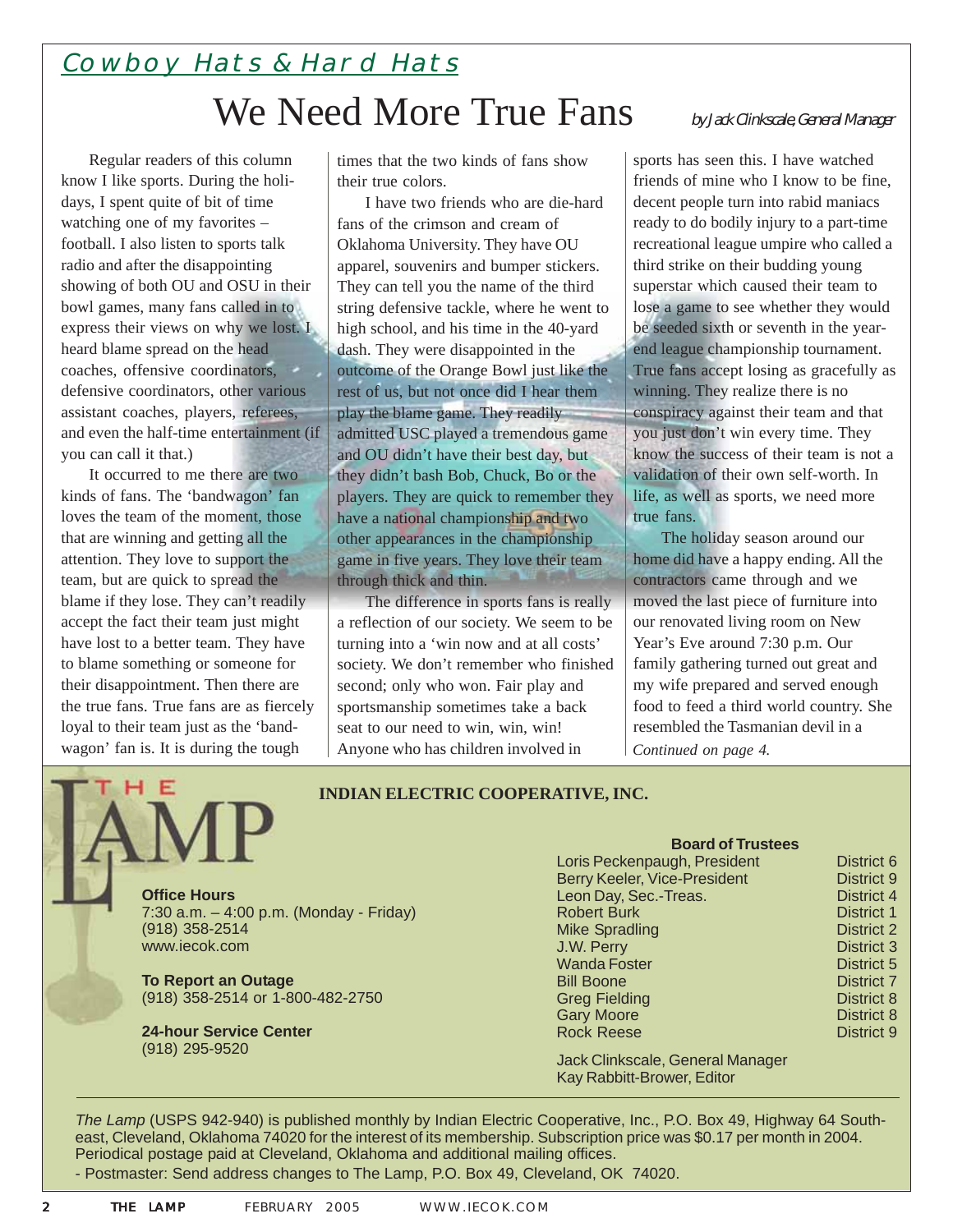

From 1994 to 2004, the average annual percent increase for the price of electricity has been only 0.3 percent. This is well below the rate of inflation for various common consumer items and also well below the rate of inflation itself.

# 10 Tips for Keeping a Heart-Healthy Refrigerator

**◆ Take stock of what's inside.** 

◆ Hide desserts.

◆ Organize by 'more' or 'less.'

 Substitute lower-fat foods for higher-fat ones.

• Make healthy eating fun for the family.

• Make healthy food appealing.

**Prepare leftovers as a meal for the** next day.

◆ Prepare foods as 'ready to eat' meals.

◆ Freeze foods in portion sizes.

◆ Freeze fruit for fun.

*For more information on maintaining a heart-healthy life-style, visit the following Web sites:*

> www.americanheart.org www.myheartwatch.com www.deliciousdecisions.org

*Hate That Static Electricity?*

Source: Bureau of Labor Statistics; NRECA

# Set Your Furnace Humidifier Based on Outside Temperature

Static electricity in your home can be one of winter's most annoying characteristics. Not only is it aggravating when your clothes cling to your body and your hair won't lay down, it can also be painful when the electricity causes you to shock yourself on the door knob or when you touch someone.

The culprit for this phenomenon is usually low humidity; not enough moisture in the air. By paying attention to the temperature outside and then adjusting the humidity level on your furnace, you can help eliminate that bothersome static electricity.

Here are some recommended humidity levels:

#### **Outside Temperature Humidity Level**

# 40 degrees and above  $\cdots$   $\cdots$   $\cdots$   $\cdots$   $\cdots$   $\cdots$  45 percent

| 30 to 39 degrees $\cdots \cdots \cdots \cdots \cdots \cdots \cdots \cdots$ 40 percent |  |
|---------------------------------------------------------------------------------------|--|
| 20 to 29 degrees $\dots \dots \dots \dots \dots \dots \dots \dots$ 35 percent         |  |
| 10 to 19 degrees $\dots \dots \dots \dots \dots \dots \dots \dots$ 30 percent         |  |
| $0$ to 9 degrees $\ldots \ldots \ldots \ldots \ldots \ldots \ldots$ 25 percent        |  |
| 1 below zero to 10 below zero $\dots \dots \dots \dots \dots$ 20 percent              |  |
| 11 below zero to 20 below zero $\dots \dots \dots \dots \dots \dots$ 15 percent       |  |
|                                                                                       |  |

### Change 5 Fixtures; Save All Year Long

Here's a quick way to save about \$60 on your electric bill this year: Replace the light bulbs or fixtures on the five lights you use most often with ones approved by the federal government's Energy Star program.

Energy Star-qualified lighting uses two-thirds less energy and lasts six to 10 times longer than traditional lighting, according to the U. S. Department of Energy and the Environmental Protection Agency.

You can also save money on lighting by installing:

 $\triangledown$  Dimmers on indoor lights.

 $\boxtimes$  Motion detectors on outdoor lights. They add safety and prevent lights from being left on all night.

 $\triangledown$  Timers that turn lights on and off so you don't have to.

 $\triangledown$  Photo cells or photo sensors on outside fixtures so lights come on only when the sun is down.